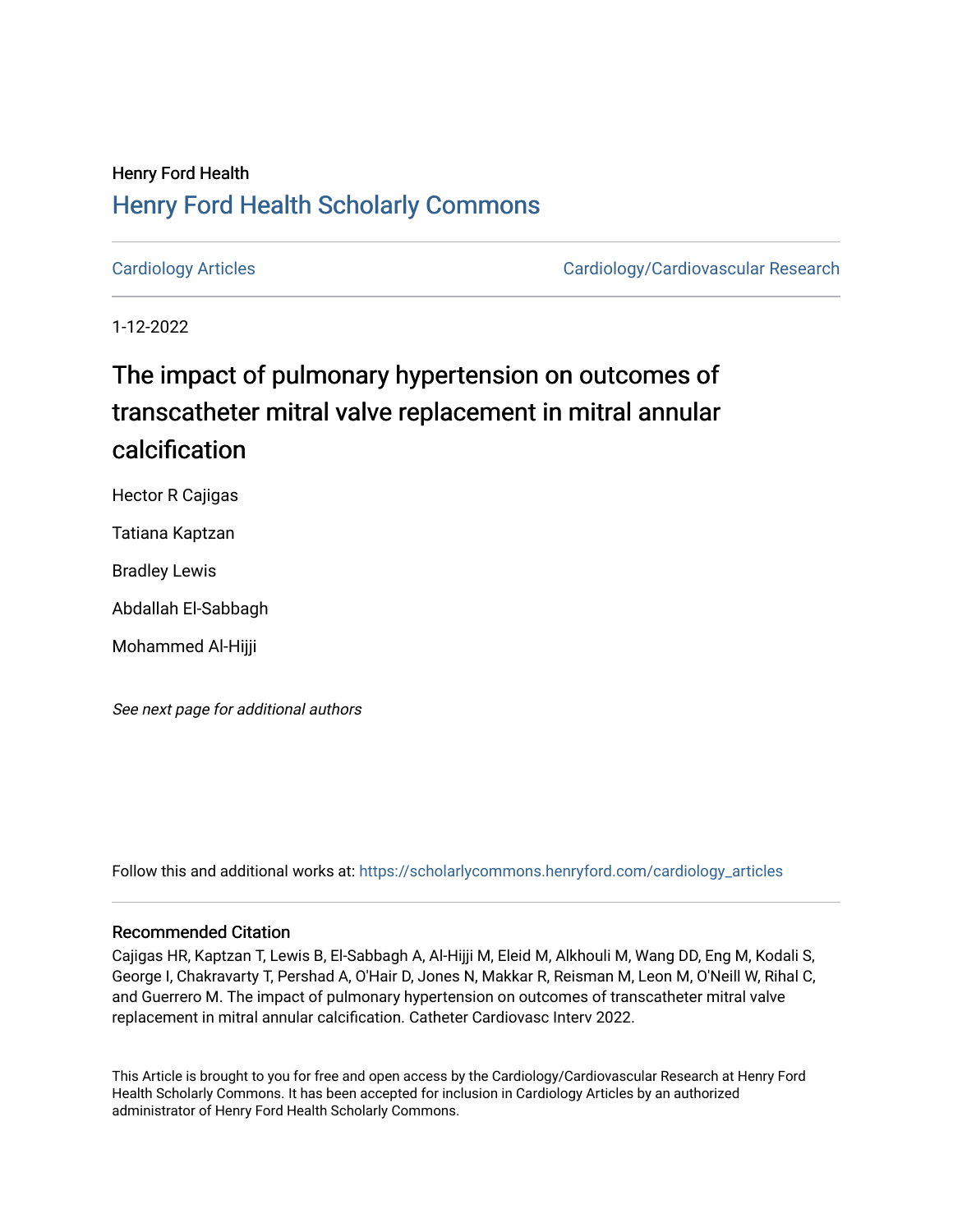### Authors

Hector R Cajigas, Tatiana Kaptzan, Bradley Lewis, Abdallah El-Sabbagh, Mohammed Al-Hijji, Mackram Eleid, Mohamad Alkhouli, Dee Dee Wang, Marvin H. Eng, Susheel Kodali, Isaac George, Tarun Chakravarty, Ashish Pershad, Daniel O'Hair, Noah Jones, Raj Makkar, Mark Reisman, Martin Leon, William O'Neill, Charanjit Rihal, and Mayra Guerrero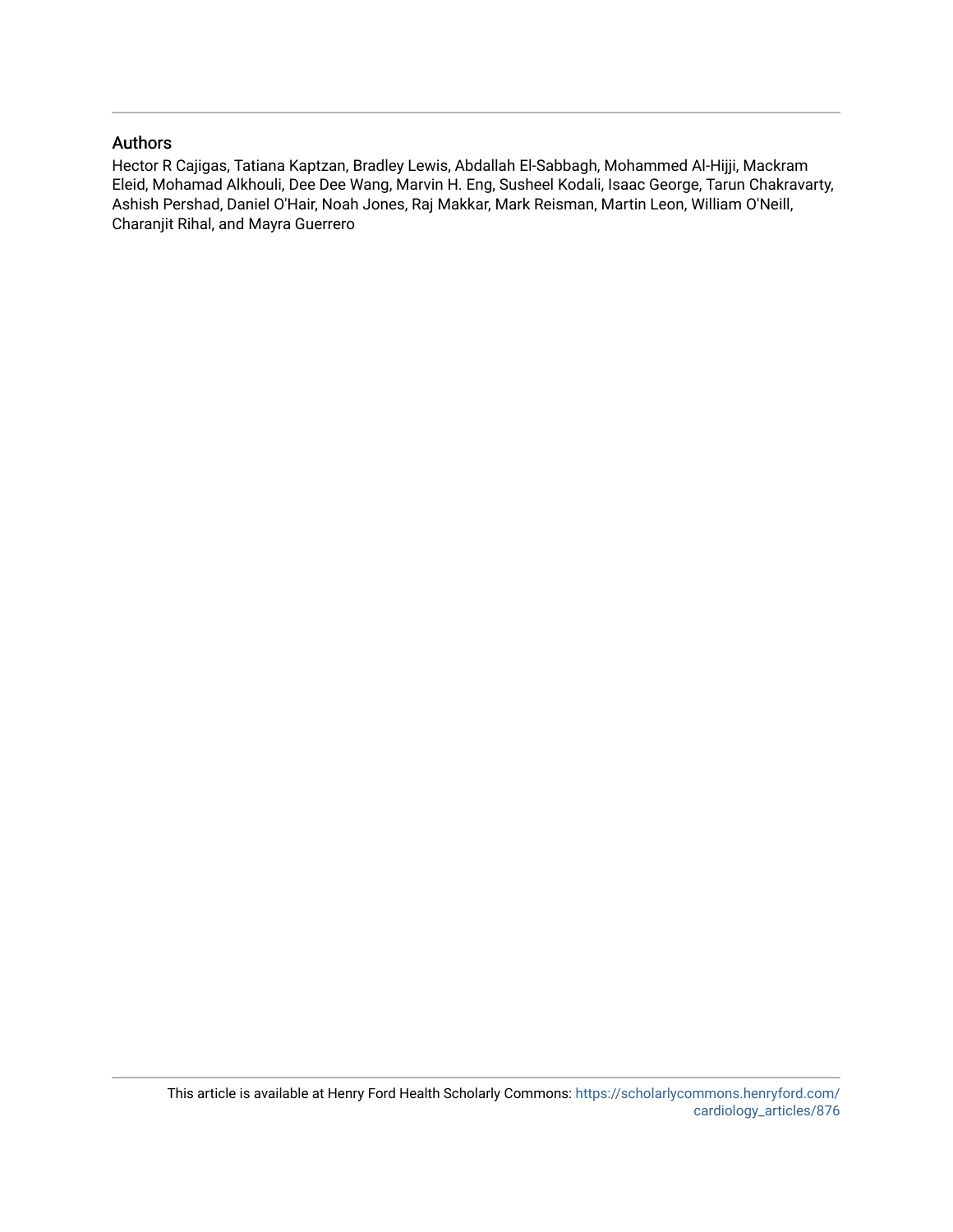#### ORIGINAL STUDIES

### **WILEY**

# The impact of pulmonary hypertension on outcomes of transcatheter mitral valve replacement in mitral annular calcification

| Hector R. Cajigas MD $^1$ $\bullet$ $\parallel$ Tatiana Kaptzan PhD <sup>2</sup> $\parallel$ Bradley Lewis MS <sup>3</sup> $\parallel$     |  |
|--------------------------------------------------------------------------------------------------------------------------------------------|--|
| Abdallah El-Sabbagh MD <sup>4</sup>   Mohammed Al-Hijji MD <sup>5</sup>   Mackram Eleid MD <sup>6</sup> ©                                  |  |
| Mohamad Alkhouli MD <sup>6</sup>   Dee Dee Wang MD <sup>7</sup> $\bullet$   Marvin Eng MD <sup>7</sup>                                     |  |
| Susheel Kodali MD $^8$   Isaac George MD $^9$   Tarun Chakravarty MD $^{10}$                                                               |  |
| Ashish Pershad MD $^{11}$ $\textcolor{blue}{\bullet}\,$ $\parallel$ Daniel O'Hair MD $^{12}$ $\parallel$ Noah Jones MD $^{13}$ $\parallel$ |  |
| Raj Makkar MD <sup>7</sup>   Mark Reisman MD <sup>14</sup>   Martin Leon MD <sup>8</sup>                                                   |  |
| William O'Neill MD $^5$   Charanjit Rihal MD $^6$   Mayra Guerrero MD $^6$ $\textcolor{red}{\bullet}$                                      |  |

<sup>1</sup> Division of Pulmonary and Critical Care, Mayo Clinic, Rochester, Minnesota, USA

<sup>2</sup> Cardiovascular Research Unit, Mayo Clinic, Rochester, Minnesota, USA

<sup>3</sup>Division of Biostatistics and Informatics, Mayo Clinic, Rochester, Minnesota, USA

4 Department of Cardiovascular Diseases, Mayo Clinic, Jacksonville, Florida, USA

5 Division of Cardiovascular Diseases, Heart Hospital, Hamad Medical Corporation, Doha, Qatar

6 Department of Cardiovascular Medicine, Mayo Clinic, Rochester, Minnesota, USA

<sup>7</sup> Division of Cardiovascular Medicine, Center for Structural Heart Disease, Henry Ford Hospital, Detroit, Michigan, USA

8 Division of Cardiology, Columbia University Medical Center, New York, New York, USA

9 Department of Surgery, Columbia University Medical Center, New York, New York, USA

 $^{10}$ Division of Cardiology, Cedars Sinai Medical Center, Los Angeles, California, USA

11 Division of Cardiology, Chandler Regional and Mercy Gilbert Medical Center, Gilbert, Arizona, USA

12Division of Cardiac Surgery, Aurora St. Luke's Medical Center, Milwaukee, Wisconsin, USA

<sup>13</sup>Division of Cardiology, Mount Carmel East Hospital, Columbus, Ohio, USA

#### Abstract

Objectives: To assess the impact of pulmonary hypertension (PH) on outcomes of patients with severe mitral annular calcification (MAC) undergoing transcatheter mitral valve replacement (TMVR).

Background: PH is associated with poor outcomes after mitral valve surgery. Whether the presence of PH in patients with MAC undergoing (TMVR) is associated with poor outcomes, is unknown.

Methods: Retrospective evaluation of 116 patients from 51 centers in 11 countries who underwent TMVR with valve in mitral annular calcification (ViMAC) using balloon‐expandable aortic transcatheter valves (THVs) from September 2012 to March 2017. Pulmonary artery systolic blood pressure (PASP) by echocardiogram was available in 90 patients. The subjects were stratified based on PASP: No PH = PASP ≤35 mmHg ( $n = 11$ ); mild to moderate PH = PASP 36-49 mmHg ( $n = 21$ ) and severe PH = PASP ≥50 mmHg (n = 58). Clinical, procedural, and echocardiographic outcomes were assessed.

Results: Mean age was 72.7 (±12.8) years, 59 (65.6%) were female, Society of Thoracic Surgeons score was 15.8 + 11.8% and 90.0% where in New York Heart Association (NYHA) class III-IV. There was no significant difference in all-cause mortality at 30 days (no PH = 27.3%, mild–moderate PH = 19.0%, severe PH = 31.6%;  $p = 0.55$ ) or at 1 year (no PH = 54.5%, mild-moderate PH = 38.1%, severe PH =  $56.1\%$ ;  $p = 0.36$ ). No difference in adverse events, NYHA class or amount of residual mitral regurgitation at 1 year were observed between the groups.

Abbreviations: CT, computed tomography; MAC, mitral annular calcification; NYHA, New York Heart Association; PASP, pulmonary artery systolic pressure; PH, pulmonary hypertension; THV, transcatheter heart valves; TMVR, transcatheter mitral valve replacement; ViMAC, valve in mitral annular calcification.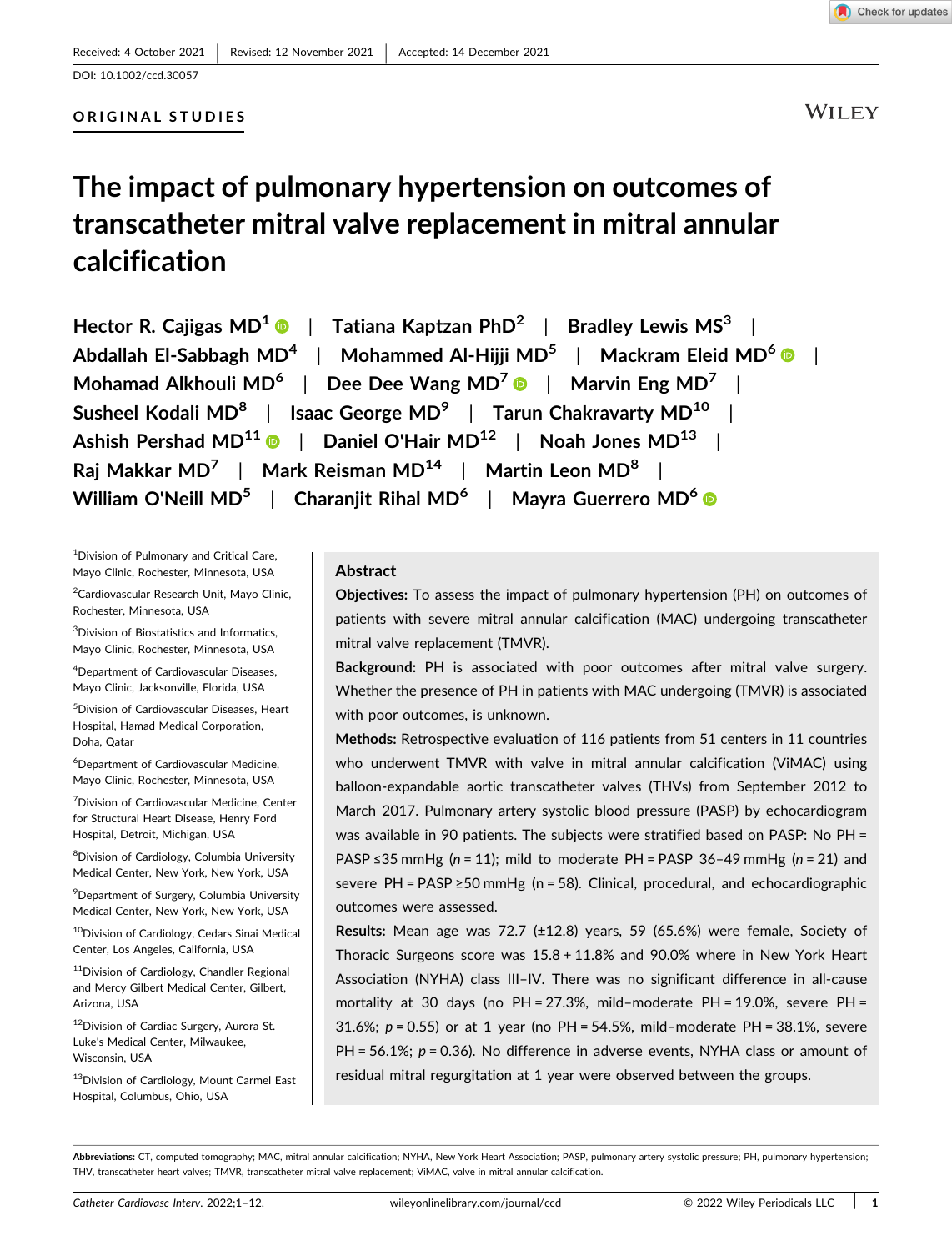<sup>14</sup>Department of Medicine, University of Washington, Seattle, Washington, USA

#### Correspondence

Hector R. Cajigas, MD, Division of Pulmonary and Critical Care, Department of Internal Medicine, Mayo Clinic College of Medicine, Mayo Clinic, 1216 2nd St SW200 1st St, SW, Rochester, MN 55905, USA. Email: [Cajigas.hector@mayo.edu](mailto:Cajigas.hector@mayo.edu)

Conclusion: This study suggests that the presence of PH in patients with predominantly mitral stenosis with MAC undergoing TMVR does not impact mortality or adverse events. Further studies are needed to fully understand the effect of PH in this group of patients.

#### **KEYWORDS**

mitral annular calcification, pulmonary hypertension, transcatheter mitral valve replacement

#### 1 | INTRODUCTION

Pulmonary hypertension (PH) is an important prognostic risk factor for perioperative morbidity and mortality in cardiac surgery,  $1,2$  and is present in 30%–40% of patients with mitral stenosis undergoing mitral valve replacement or valvuloplasty. $3-5$  Patients with symptomatic severe mitral valve disease frequently develop significant decreased net atrioventricular compliance and pulmonary venous hypertension which may further impact their outcome.<sup>[6](#page-12-2)</sup> Patients with severe mitral annular calcification (MAC) have high surgical risk because are often elderly with multiple comorbidities<sup>7</sup> and technical challenges related to calcium. $8-10$  $8-10$  Therefore, transcatheter mitral valve replacement (TMVR) with the off-label use of balloonexpandable aortic transcatheter heart valves (THVs) is emerging as an alternative to surgery for patients who are not candidates for standard mitral surgery due to high risk. $11,12$  The impact of PH on outcomes of TMVR in patients with severe MAC has not been well studied. We sought to evaluate outcomes of high surgical risk patients with severe MAC complicated with PH treated with valve in mitral annular calcification (ViMAC) using balloon‐expandable aortic THV in the TMVR in MAC Global registry.

#### 2 | METHODS

A total of 116 high‐risk patients from 51 centers in 11 countries from North America, Europe, and South America who underwent TMVR ViMAC with the off‐label use of balloon‐expandable THV between September 2012 and March 2017 were included. One‐year outcomes of these patients have already been published. $11$  Baseline pulmonary artery systolic pressure (PASP) estimates based on transthoracic echocardiography were available in 90 patients. The remaining 26 patients for which PASP measurements were not available, were excluded from this analysis. Severe MAC was considered if the mitral valve annulus had the presence of diffuse, almost circumferential heavy calcification assessed by cardiac computed tomography (CT; Figure [1\)](#page-3-0). The severity of MAC was evaluated using the Guerrero cardiac CT‐based score developed from data generated in this registry. $13$  Baseline clinical and echocardiographic characteristics, cardiac CT images, procedural characteristics including hemodynamic measurements via right heart catheterization when available, postimplantation echocardiographic characteristics,

procedural complications, and major adverse events were collected at discharge, 30 days and 1 year. PH was defined as the presence of PASP of >35 mmHg. Mild PH was defined as PASP 36–49 mmHg and moderate to severe as PASP of ≥50 mmHg.<sup>[2,14](#page-12-6)</sup>

This study was conducted following ethical principles according to the Declaration of Helsinki as well as US Food and Drug Administration guidelines (Code of Federal Regulations Title 21, part 812; and Good Clinical Practices recommended by the International Organization for Standardization ISO 14155:2011). The study was approved by the Mayo Clinic Institutional Review Board and the respective institutional review boards of the participating institutions. All patients provided written informed consent.

#### 2.1 | Statistical analysis

Continuous variables are described as mean (±SD) and compared using one‐way analysis of variance. Categorical variables are summarized as frequency (%) and compared using a  $\chi^2$  test with Yate's continuity correction. Comparisons across time points were made

<span id="page-3-0"></span>

FIGURE 1 Mitral annular calcification assessed by computed tomography [Color figure can be viewed at [wileyonlinelibrary.com](http://wileyonlinelibrary.com)]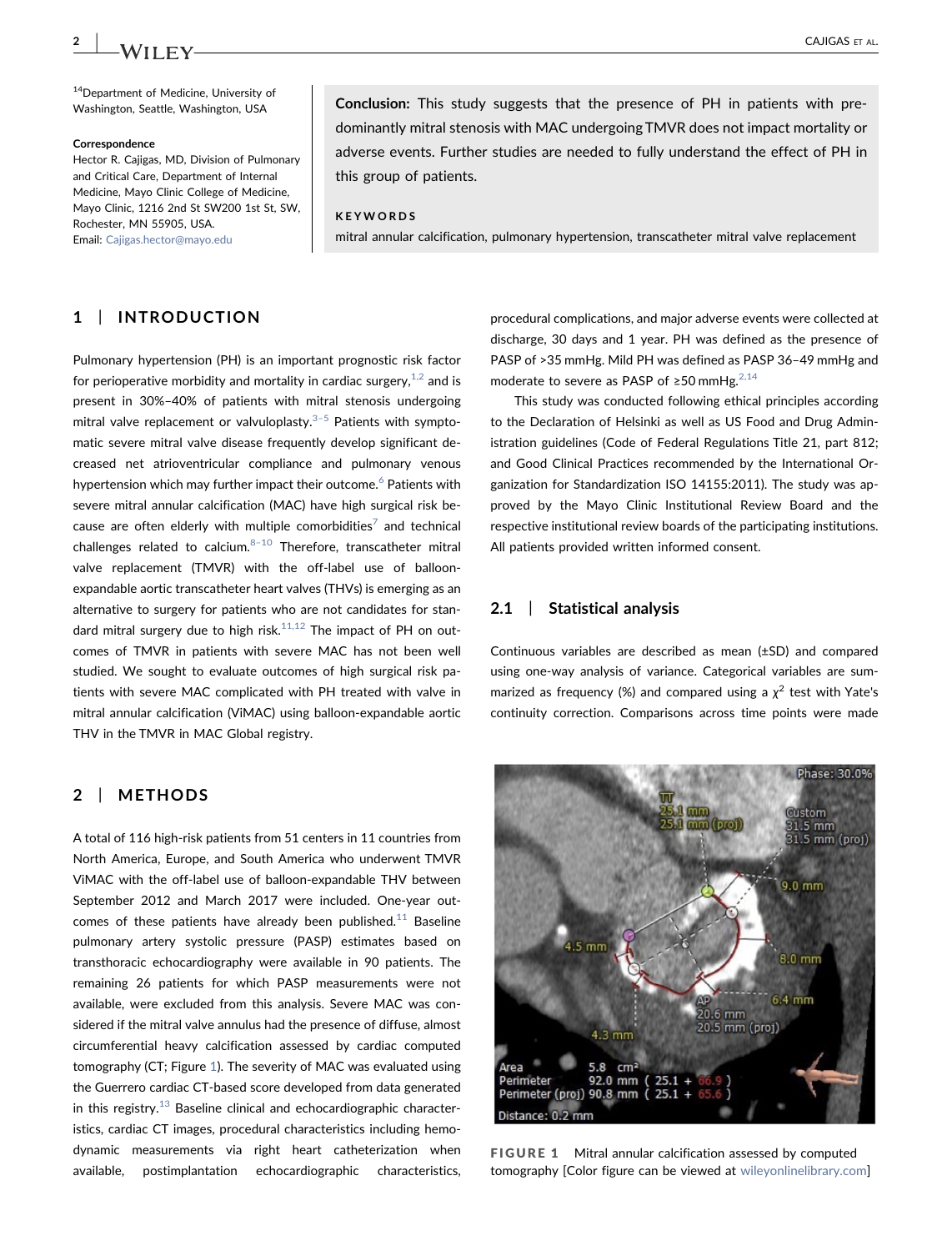using a paired t‐test. If more than 5% of values are missing, the number of missing values was reported in the tables. Kaplan–Meier curves were created to visualize the long‐term survival rate, and differences were compared using the log-rank test. All p-values are two‐sided with a 0.05 Type I error rate. Analyses were conducted using R version 3.6.2 (R Foundation for Statistical Computing).

#### 3 | RESULTS

Most of the 90 patients (79/90, 87.8%) who had PASP measurements by echocardiography had PH: 11 (12.2%) had PASP less than 35 mmHg (no PH group), 21 (23.3%) had PASP between 36 and 49 mmHg (mild to moderate PH group), and 58 (64.5%) exhibited PASP above or equal to 50 mmHg (severe PH group). Baseline characteristics are described in Table [1](#page-4-0). The mean age was  $72.7 \pm 12.8$  years and 66% were female. Multiple comorbidities were

present and most patients (90%) were in NYHA functional class III or IV without differences between the groups. The Society of Thoracic Surgeons Predicted Risk of Mortality was 15.8 (±11.8).

Baseline echocardiographic characteristics are summarized in Table [2.](#page-5-0) Left ventricular ejection fraction was preserved in all groups. Mitral stenosis was the predominant pathology. Moderate or severe mitral regurgitation was more common in the severe PH group (no PH = 36.4%, mild to moderate PH = 14.3%, severe PH = 43.1%;  $p = 0.02$ ) and mean mitral valve gradient tended to be higher in severe PH group (no PH = 8.6 (±3.4), mild to moderate PH =  $11.3$  (±3.9), severe PH = 12.1 ( $\pm$ 4.5); p = 0.05).

There was a trend toward more moderate or severe tricuspid regurgitation in the severe PH group (28.6%, 35.3% and 58.3%;  $p = 0.07$ ). Similarly, the presence of right ventricular dysfunction by echocardiography visual estimate of contractility was numerically higher in the severe PH group but did not reach statistical significance (12.5%, 27.8%, and 38.8%;  $p = 0.29$ ). Baseline hemodynamic characteristics are

#### <span id="page-4-0"></span>TABLE 1 Baseline clinical characteristics

|                               | All                 | No PH<br>PASP ≤35 mmHg<br>$(n = 11)$ | Mild-moderate<br>PH PASP 36-49 mmHg<br>$(n = 21)$ | <b>Severe PH</b><br>PASP $\geq$ 50 mmHg<br>$(n = 58)$ | p Value |
|-------------------------------|---------------------|--------------------------------------|---------------------------------------------------|-------------------------------------------------------|---------|
| Age                           | 72.7 (±12.8)        | $71.8 (\pm 14.6)$                    | $71.2 (\pm 16.3)$                                 | 73.4 (±11.1)                                          | 0.78    |
| Female                        | 59 (65.6)           | 7(63.6)                              | 11 (52.4)                                         | 41 (70.7)                                             | 0.32    |
| Hypertension                  | 75 (83.3)           | 9(81.8)                              | 18 (85.7)                                         | 48 (82.8)                                             | 0.94    |
| <b>Diabetes</b>               | 44 (49.4)           | 8(72.7)                              | 12(57.1)                                          | 24 (42.1)                                             | 0.13    |
| CABG                          | 28 (31.1)           | 2(18.2)                              | 5(23.8)                                           | 21 (36.2)                                             | 0.35    |
| Prior MI (20 missing)         | 9(12.9)             | 1(16.7)                              | 2(11.8)                                           | 6(12.8)                                               | 0.95    |
| CAD (16 missing)              | 38 (51.4)           | 2(28.6)                              | 8(47.1)                                           | 28 (58.6)                                             | 0.37    |
| A fib                         | 38 (42.2)           | 4(36.4)                              | 9(42.9)                                           | 25 (43.1)                                             | 0.92    |
| COPD                          | 37 (41.6)           | 3(27.3)                              | 9(42.9)                                           | 25 (43.9)                                             | 0.59    |
| Oxygen use                    | 17 (19.5)           | 3(27.3)                              | 2(9.5)                                            | 12 (21.8)                                             | 0.38    |
| Renal Disease                 | 46 (51.1)           | 6(54.5)                              | 11 (52.4)                                         | 29 (50.0)                                             | 0.95    |
| Rheumatic fever (14 missing)  | 11 (14.5)           | 0(0)                                 | 3(17.6)                                           | 8(15.7)                                               | 0.46    |
| Stroke                        | 17(19.1)            | 3(27.3)                              | 3(14.3)                                           | 11 (19.3)                                             | 0.67    |
| Heart Failure Hospitalization | 63 (73.3)           | 8(72.7)                              | 14 (66.7)                                         | 41 (75.9)                                             | 0.72    |
| Prior AVR                     | 53 (58.9)           | 8(72.7)                              | 11 (52.4)                                         | 34 (58.6)                                             | 0.54    |
| NYHA class                    |                     |                                      |                                                   |                                                       | 0.52    |
| $\mathsf{II}$                 | 9(10.0)             | 1(9.1)                               | 3(14.3)                                           | 5(8.6)                                                |         |
| Ш                             | 42 (46.7)           | 5(45.5)                              | 11 (52.4)                                         | 26 (44.8)                                             |         |
| IV                            | 39 (43.3)           | 5(45.5)                              | 7(33.3)                                           | 27 (46.6)                                             |         |
| STS score                     | $15.8 \ (\pm 11.8)$ | 15.0 $(\pm 9.8)$                     | $11.7 \ (\pm 9.5)$                                | $17.4$ ( $\pm$ 12.8)                                  | 0.25    |
| n-Missing                     | 20                  | 1                                    | 5                                                 | 14                                                    |         |

Abbreviations: A fib, atrial fibrillation; AVR, aortic valve replacement; CABG, coronary artery bypass graft; CAD, coronary artery disease; COPD, chronic obstructive pulmonary disease; MI, myocardial infarction; NYHA, New York Heart Association; PASP, pulmonary artery systolic pressure; PH, pulmonary hypertension; STS, Society of Thoracic Surgeons.

Note: Values are n (%) or mean (±SD).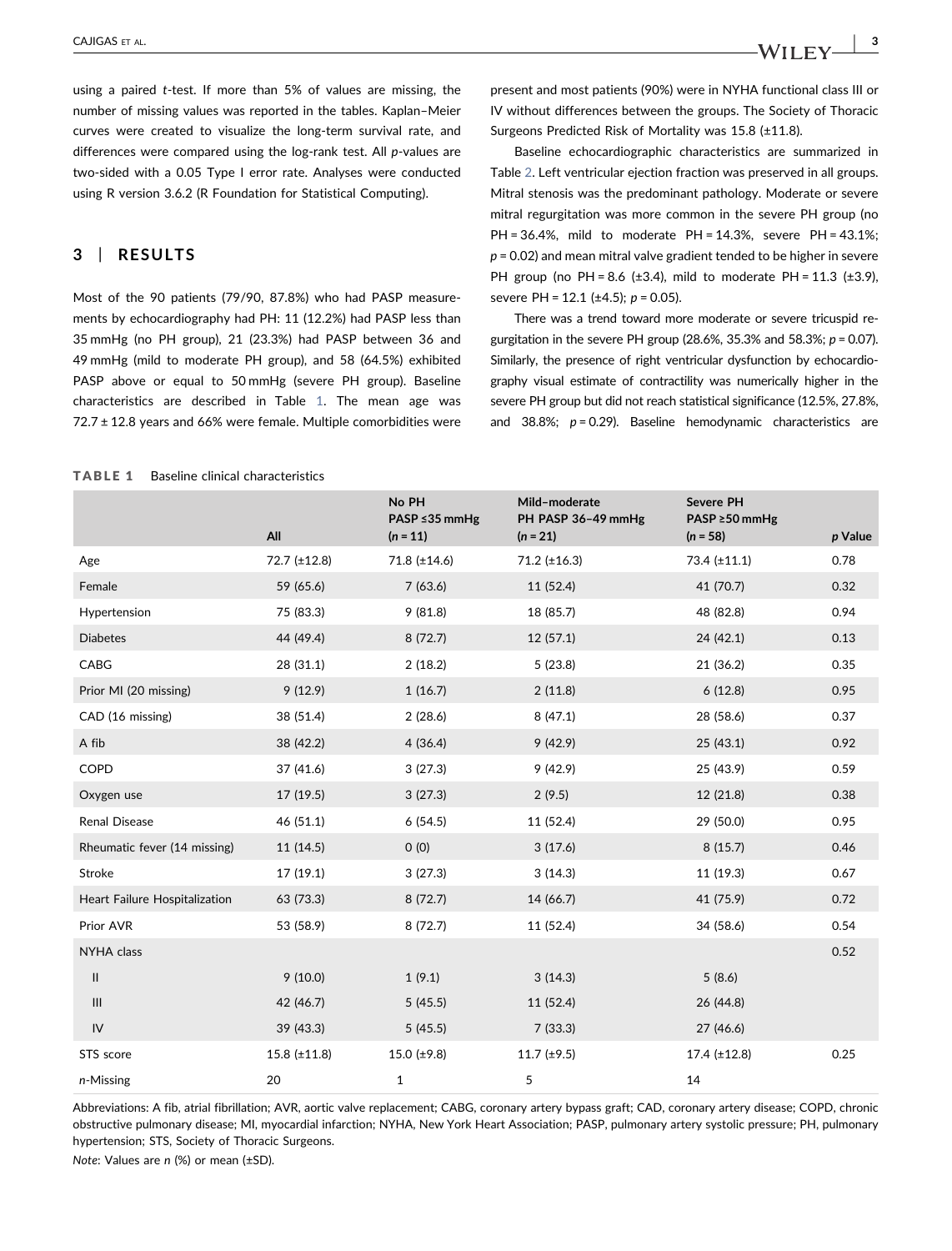$\frac{4}{1000}$   $\frac{1}{2000}$  CAJIGAS ET AL.

#### <span id="page-5-0"></span>TABLE 2 Baseline echocardiographic characteristics

|                                                        |                      |                                  | Mild-moderate<br>PH PASP | <b>Severe PH</b>                |         |
|--------------------------------------------------------|----------------------|----------------------------------|--------------------------|---------------------------------|---------|
|                                                        | All                  | No PH PASP ≤35<br>$mmHg(n = 11)$ | 36-49 mmHg<br>$(n = 21)$ | $PASP \ge 50$<br>$mmHg(n = 58)$ | p Value |
| LV ejection fraction                                   | $60.3$ (±10.2)       | 57.7 $(\pm 7.3)$                 | $61.3$ (±12.1)           | $60.4$ (±10.1)                  | 0.63    |
| Mitral valve area ( $cm2$ )                            | $1.32$ ( $\pm$ 0.73) | $1.39$ (±0.69)                   | $1.91$ (±0.46)           | $1.37 \ (\pm 0.83)$             | 0.64    |
| n-Missing                                              | 15                   | 2                                | $\mathbf{1}$             | 12                              |         |
| MV gradient (mean, mmHg)                               | $11.5$ ( $\pm 4.4$ ) | $8.6$ (±3.4)                     | $11.3 \ (\pm 3.9)$       | $12.1 (\pm 4.5)$                | 0.05    |
| Mitral regurgitation                                   |                      |                                  |                          |                                 | 0.02    |
| N (%)                                                  |                      |                                  |                          |                                 |         |
| None                                                   | 9(10.0)              | O(0)                             | 3(14.3)                  | 6(10.3)                         |         |
| <b>Trace</b>                                           | 15 (16.7)            | 1(9.1)                           | 7(33.3)                  | 7(12.1)                         |         |
| Mild                                                   | 34 (37.8)            | 6(54.5)                          | 8(38.1)                  | 20 (34.5)                       |         |
| Moderate                                               | 18 (20.0)            | 3(27.3)                          | 3(14.3)                  | 12 (20.7)                       |         |
| Severe                                                 | 14 (15.6)            | 1(9.1)                           | O(0)                     | 13 (22.4)                       |         |
| Pulmonary artery systolic<br>pressure (mmHg) mean (SD) | 57.9 (19.2)          | 30.7(3.7)                        | 42.9(3.6)                | 68.6 (15.0)                     | < 0.001 |
| Tricuspid regurgitation                                |                      |                                  |                          |                                 | 0.07    |
| None                                                   | 0(0)                 | O(0)                             | O(0)                     | 1(2.1)                          |         |
| <b>Trace</b>                                           | 14 (19.4)            | 2(28.6)                          | 6(35.3)                  | 6(12.5)                         |         |
| Mild                                                   | 21(29.2)             | 3(42.9)                          | 5(29.4)                  | 13(27.1)                        |         |
| Moderate                                               | 25 (34.7)            | 1(14.3)                          | 6(35.3)                  | 18 (37.5)                       |         |
| Severe                                                 | 11 (15.3)            | 1(14.3)                          | 0(0)                     | 10 (20.8)                       |         |
| n-Missing                                              | 18                   | $\overline{4}$                   | $\overline{4}$           | 10                              |         |
| Right ventricular dysfunction                          | 25 (33.3)            | 1(12.5)                          | 5(27.8)                  | 19 (38.8)                       | 0.29    |
| n-Missing                                              | 15                   | 3                                | 3                        | 9                               |         |

Note: Values are n (%) or mean (±SD).

Abbreviations: LV, left ventricle; MV, mitral valve; PASP, pulmonary artery systolic pressure; PH, pulmonary hypertension.



#### **Central Illustration**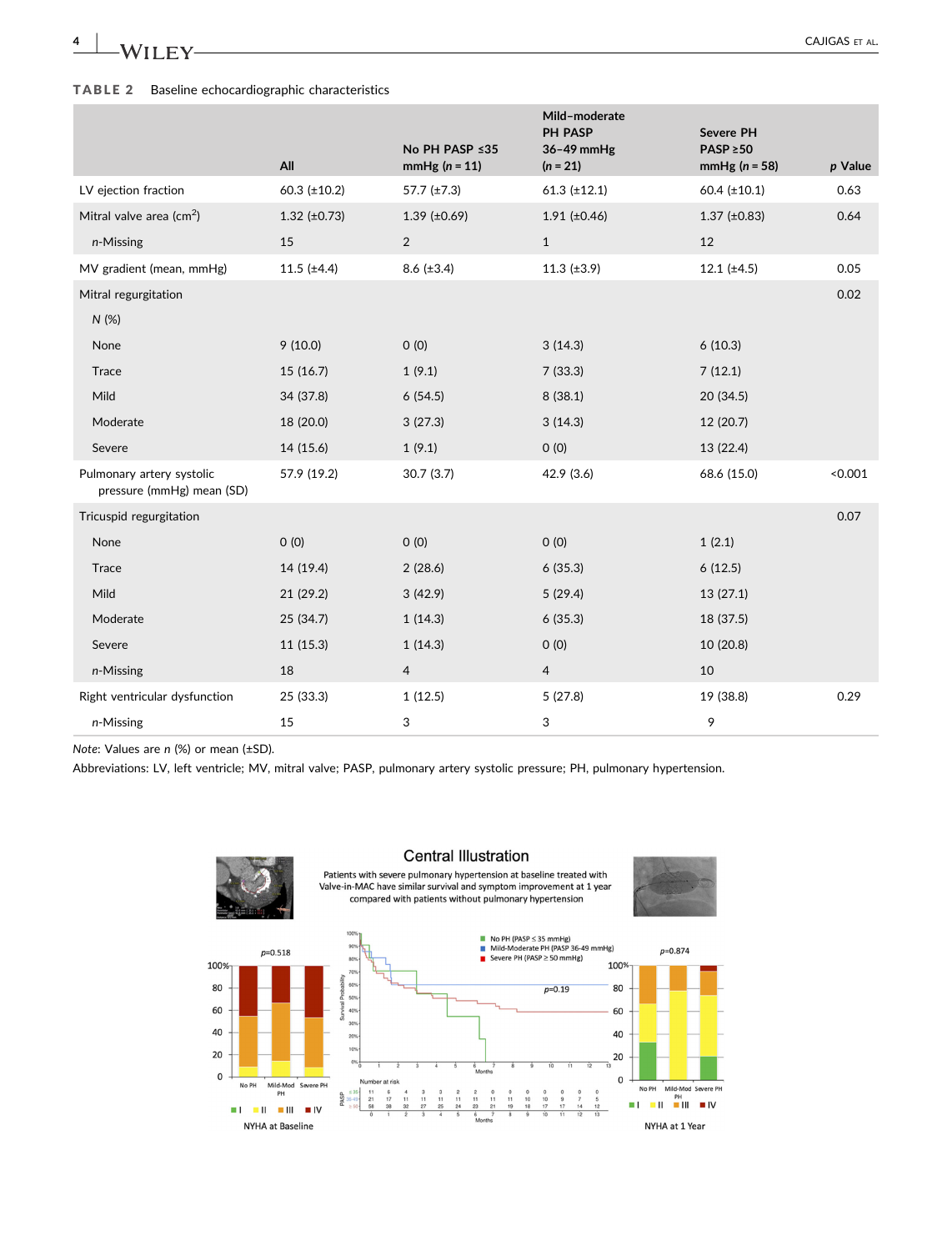#### <span id="page-6-0"></span>TABLE 3 Baseline hemodynamic assessments

|                                                   | All                   | No PH<br>PASP ≤35 mmHg<br>$(n = 11)$ | Mild-moderate<br><b>PH PASP</b><br>$36-49$ mmHg<br>$(n = 21)$ | <b>Severe PH</b><br>$PASP \ge 50$<br>mmHg $(n = 58)$ | p Value |
|---------------------------------------------------|-----------------------|--------------------------------------|---------------------------------------------------------------|------------------------------------------------------|---------|
| Right atrial pressure (mmHg)                      | 12.1 $(\pm 7.3)$      | $8.0 (\pm 2.2)$                      | $9.9$ ( $\pm 5.4$ )                                           | 13.9 $(\pm 8.3)$                                     | 0.212   |
| n-Missing                                         | 60                    |                                      | 13                                                            | 40                                                   |         |
| Right ventricular systolic<br>pressure (mmHg)     | 57.7 (±19.8)          | 50.                                  | 52.4 $(\pm 9.5)$                                              | $61.4$ (±14.5)                                       | 0.61    |
| n-Missing                                         | 70                    | 10                                   | 14                                                            | 46                                                   |         |
| Left atrial pressure (mmHg)                       | $24.0 \ (\pm 7.1)$    | $22.0$ ( $\pm 4.1$ )                 | $24.2$ ( $\pm 4.2$ )                                          | 24.4 $(\pm 8.8)$                                     | 0.84    |
| n-Missing                                         | 66                    | 7                                    | 15                                                            | 44                                                   |         |
| Pulmonary artery systolic<br>pressure (mmHg)      | $60.7$ ( $\pm 20.0$ ) | 47.5 $(\pm 6.1)$                     | 52.3 $(\pm 14.0)$                                             | $67.1$ ( $\pm 21.2$ )                                | 0.06    |
| n-Missing                                         | 57                    | $\overline{7}$                       | 12                                                            | 38                                                   |         |
| Pulmonary artery diastolic<br>pressure (mmHg)     | 24.4 $(\pm 8.3)$      | $21.3 \ (\pm 5.6)$                   | $22.8 (\pm 5.7)$                                              | $25.8 \ (\pm 9.6)$                                   | 0.51    |
| n-Missing                                         | 60                    | $\overline{7}$                       | 13                                                            | 40                                                   |         |
| Pulmonary artery mean<br>pressure                 | 40.4 $(\pm 10.5)$     | $31.2 \ (\pm 6.7)$                   | 35.3 $(\pm 8.4)$                                              | 44.4 $(\pm 8.8)$                                     | 0.02    |
| n-Missing                                         | 62                    | $\overline{7}$                       | 12                                                            | 40                                                   |         |
| Pulmonary capillary wedge<br>pressure (mmHg)      | $26.3$ ( $\pm$ 9.1)   | 22.0 (NA)                            | 24.0 $(\pm 6.2)$                                              | 27.6 (±10.3)                                         | 0.64    |
| n-Missing                                         | 66                    | 10                                   | 14                                                            | 42                                                   |         |
| Left ventricular end-diastolic<br>pressure (mmHg) | 14.2 $(\pm 5.0)$      | 15.0 $(\pm 6.1)$                     | 14.2 $(\pm 4.2)$                                              | $13.9$ (±5.4)                                        | 0.95    |
| n-Missing                                         | 70                    | 8                                    | 16                                                            | 46                                                   |         |
| Cardiac output, Fick                              |                       | $4.8 \pm 2.0$ (n = 3)                | $5.2 \pm 1.1$ (n = 5)                                         | $5.4 \pm 2.3$ (n = 8)                                |         |
| Cardiac index, Fick                               |                       | $2.7 \pm 0.9$ (n = 3)                | $2.8:±0.8 (n = 4)$                                            | $2.8 \pm 1$ (n = 8)                                  |         |
| Cardiac output, TD                                |                       | 4.6 $(n = 1)$                        | 4.1 $(n = 1)$                                                 | $4.8 \pm 1.7$ (n = 10)                               |         |
| Cardiac index, TD                                 |                       | 2.2 $(n = 1)$                        | 2.2 $(n = 1)$                                                 | $2.5 \pm 0.7$ (n = 9)                                |         |
| Systolic aortic pressure                          |                       | $118.2 \pm 28.6$ (n = 6)             | $120.8 \pm 21.7$ (n = 9)                                      | $123.2 \pm 35.0$ (n = 26)                            |         |
| Diastolic aortic pressure                         |                       | $58.6 \pm 21.7$ (n = 6)              | $54.4 \pm 13.0$ (n = 9)                                       | $57.3 \pm 14.8$ (n = 26)                             |         |
| Mean aortic pressure                              |                       | $83.0 \pm 26.0$ (n = 6)              | $79.8 \pm 19.4$ (n = 7)                                       | $81.5 \pm 14.5$ (n = 21)                             |         |

Note: Values are n (%) or mean (±SD).

Abbreviations: PASP, pulmonary artery systolic pressure; PH, pulmonary hypertension; TD, thermodilution.

summarized in Table [3.](#page-6-0) There were no significant differences in left ventricular end‐diastolic pressure or left atrial pressure at baseline. However, the frequency of missing values was high. Intraprocedural outcomes are presented in Table [4.](#page-7-0) There were no significant differences in rates of valve implantation success, need for a second valve, conversion to open surgery, use of hemodynamic mechanical assist devices, occurrence of intraprocedural left ventricular outflow obstruction with hemodynamic compromise or device migration events.

In‐hospital outcomes are summarized in Table [5.](#page-8-0) There was no significant difference in all-cause mortality (no PH = 27.3%, mild to

moderate PH = 19.0%, severe PH =  $27.6\%$ ;  $p = 0.74$ ), other adverse events, length of hospital stay or NYHA class at discharge.

30 Days outcomes are presented in Table [6](#page-9-0). All‐cause mortality was similar among the groups (no PH = 27.3%, mild to moderate PH = 19.0%, severe PH =  $31.6\%$ ; p = 0.55),

The PASP by transthoracic echocardiogram was numerically higher in the severe PH group (no  $PH = 45.0 \pm 7.1$  mmHg, mild-moderate  $PH = 36.1 \pm 13.9$  mmHg, severe  $PH = 52.8 \pm 17.2$ mmHg;  $p = 0.09$ ), but lower compared with baseline 68.6 ± 15.0 mmHg;  $p = 0.02$ .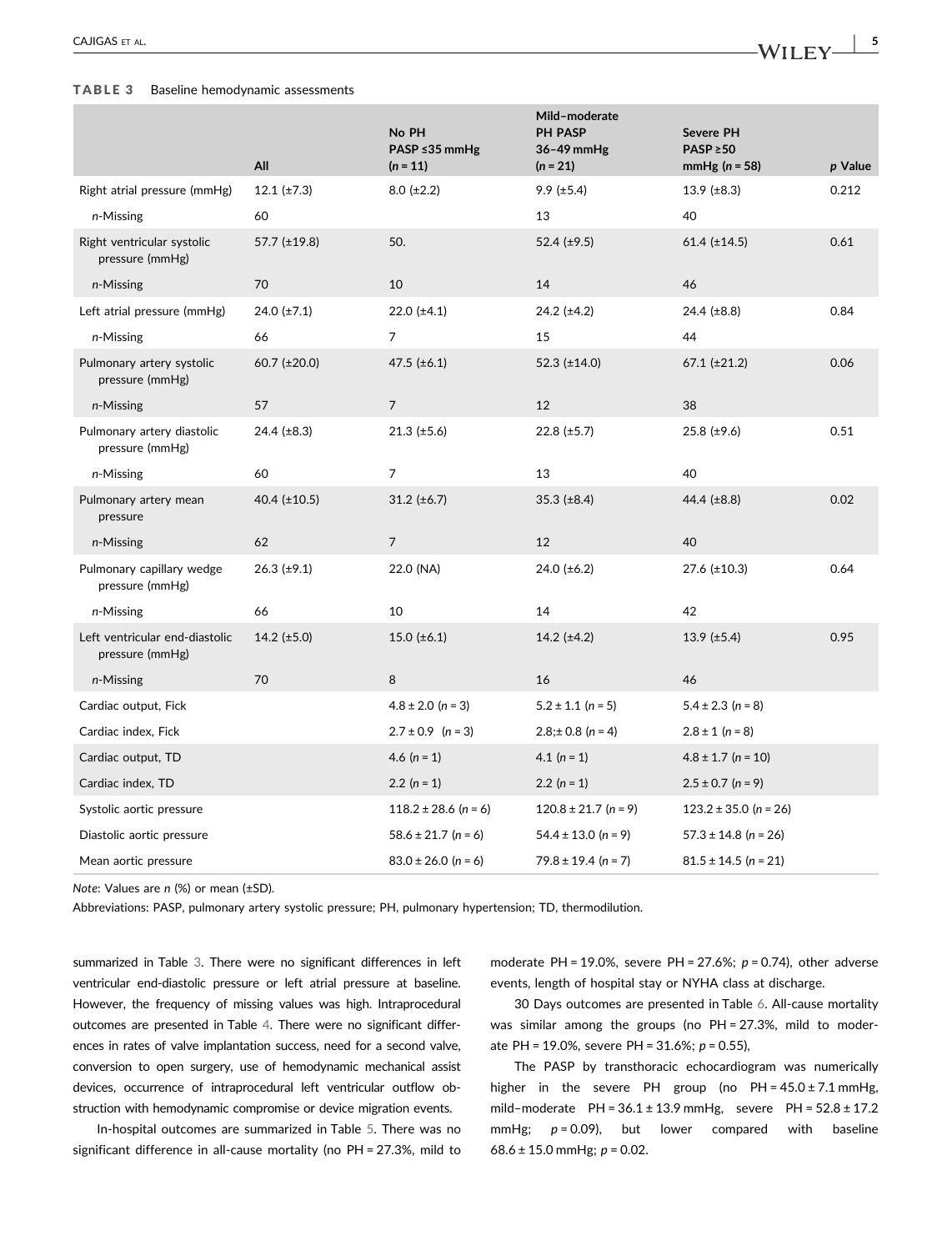6 | **In alternative CAJIGAS** ET AL.

#### <span id="page-7-0"></span>TABLE 4 Intraprocedural outcomes

|                                                 | All       | No PH PASP ≤35<br>$mmHg(n = 11)$ | Mild-moderate<br>PH PASP<br>36-49 mmHg<br>$(n = 21)$ | Severe PH<br>PASP ≥50 mmHg<br>$(n = 58)$ | p Value |
|-------------------------------------------------|-----------|----------------------------------|------------------------------------------------------|------------------------------------------|---------|
| Access route                                    |           |                                  |                                                      |                                          | 0.15    |
| Transseptal                                     | 45 (50.0) | 8(72.7)                          | 12 (57.1)                                            | 25(43.1)                                 |         |
| Transapical                                     | 29 (32.2) | 1(9.1)                           | 9(42.9)                                              | 19 (32.8)                                |         |
| Transatrial                                     | 16 (17.8) | 2(18.2)                          | 0(0)                                                 | 14 (24.1)                                |         |
| Device band                                     |           |                                  |                                                      |                                          | 0.94    |
| Edwards                                         |           |                                  |                                                      |                                          |         |
| Sapien                                          | 5(5.6)    | 1(9.1)                           | 2(9.5)                                               | 2(3.4)                                   |         |
| Sapien XT                                       | 33 (36.7) | 2(18.2)                          | 7(33.3)                                              | 24 (41.4)                                |         |
| Sapien 3                                        | 50 (55.6) | 8(72.7)                          | 11 (52.4)                                            | 31 (53.4)                                |         |
| Inovare                                         | 2(2.2)    | 0(0)                             | 1(4.8)                                               | 1(1.7%)                                  |         |
| Valve size (mm)                                 |           |                                  |                                                      |                                          | 0.94    |
| 23                                              | 6(6.7)    | 1(9.1)                           | 1(4.8)                                               | 4(6.9)                                   |         |
| 26                                              | 32 (35.6) | 3(27.3)                          | 11 (52.4)                                            | 18 (31.0)                                |         |
| 29                                              | 50 (55.6) | 7(63.6)                          | 8(38.1)                                              | 35 (60.3)                                |         |
| 25                                              | O(0)      | O(0)                             | 0(0)                                                 | 0(0)                                     |         |
| 30                                              | 2(2.2)    | O(0)                             | 1(4.8)                                               | 1(1.7)                                   |         |
| Successful implantation of mitral<br>valve      | 80 (89.9) | 10 (90.9)                        | 19 (90.5)                                            | 51 (89.5)                                | 0.98    |
| Technical success by MVARC criteria             |           |                                  |                                                      |                                          | 0.58    |
| Yes                                             | 67 (74.4) | 7(63.6)                          | 15 (71.4)                                            | 45 (77.6)                                |         |
| No                                              | 23 (25.6) | 4(36.4)                          | 6(28.6)                                              | 13 (22.4)                                |         |
| Need for the second valve                       | 14 (15.6) | 1(9.1)                           | 3(14.3)                                              | 10 (17.2)                                | 0.79    |
| Conversion to open surgery                      | 3(3.3)    | 1(9.1)                           | 1(4.8)                                               | 1(1.7)                                   | 0.42    |
| Mechanical assist device<br>requirement         | 11 (12.8) | 0(0)                             | 3(14.3)                                              | 8(14.8)                                  | 0.40    |
| Mechanical assist device type                   |           |                                  |                                                      |                                          | 0.99    |
| <b>IABP</b>                                     | 1(12.5)   | 0(0)                             | 0(0)                                                 | 1(20.0)                                  |         |
| Impella                                         | 2(25.0)   | 0(0)                             | 1(33.3)                                              | 1(20.0)                                  |         |
| Tandem heart                                    | 0(0)      | 0(0)                             | 0(0)                                                 | 0(0)                                     |         |
| <b>ECMO</b>                                     | 5(62.5)   | 0(0)                             | 2(66.7)                                              | 3(60.0)                                  |         |
| n-Missing                                       | 3         | 0                                | $\mathsf{O}\xspace$                                  | 3                                        |         |
| LVOT obstruction with<br>hemodynamic compromise | 11 (12.2) | 1(9.1)                           | 4(19.0)                                              | 6(10.3)                                  | 0.55    |
| Device migration                                | 9(10.0)   | 2(18.2)                          | 0(0)                                                 | 7(12.1)                                  | 0.18    |

Note: Values are n (%) or mean (±SD).

Abbreviations: ECMO, extracorporeal membrane oxygenation; IABP, intra‐aortic balloon pump; LVOT, left ventricular tract; MVARC, Mitral Valve Academic Research Consortium; PASP, pulmonary artery systolic pressure; PH, pulmonary hypertension.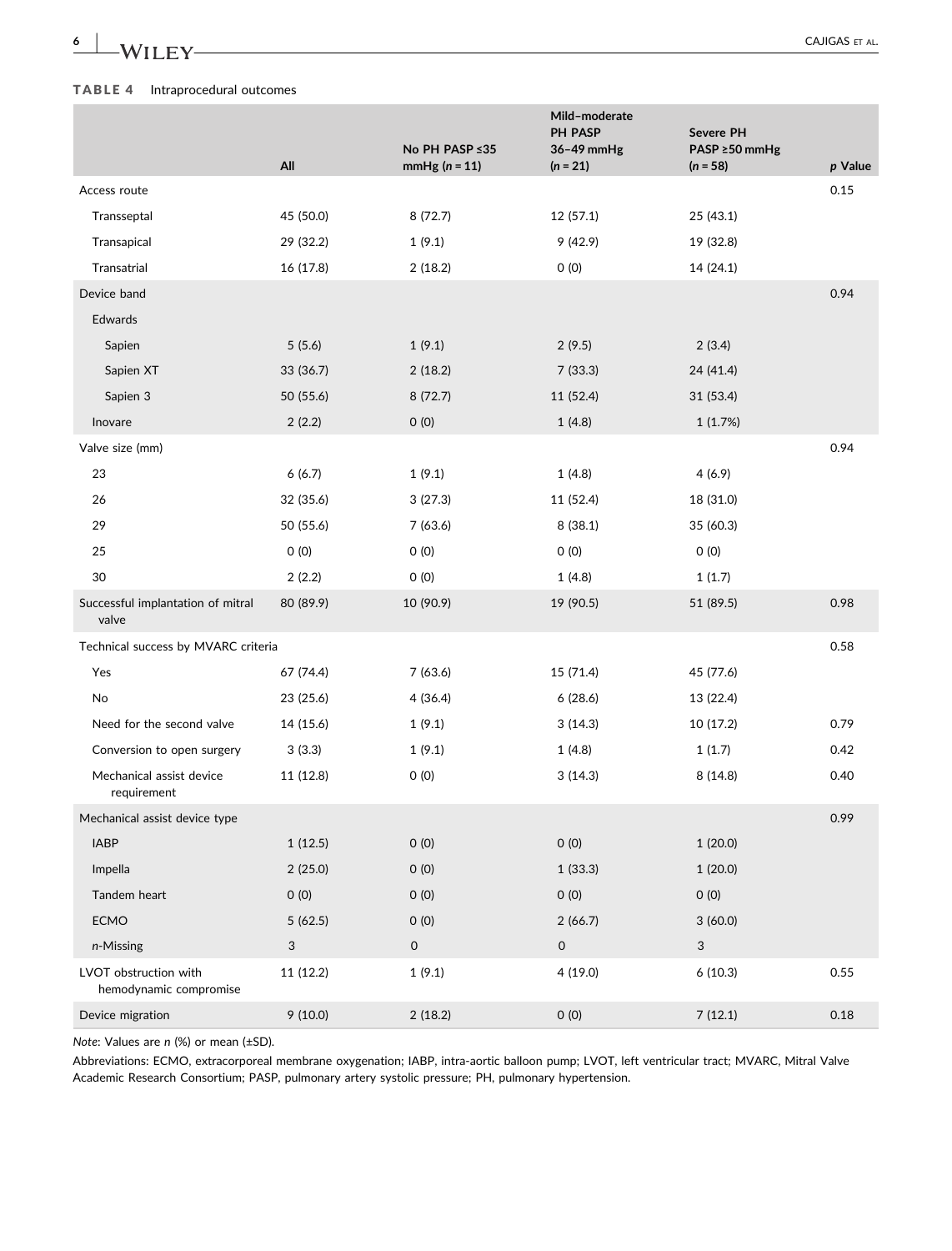#### <span id="page-8-0"></span>TABLE 5 In‐hospital outcomes

|                                    | All                 | No PH<br>PASP ≤35 mmHg<br>$(N = 11)$ | Mild-moderate<br>PH PASP 36-49 mmHg<br>$(N = 21)$ | Severe PH<br>PASP ≥50 mmHg<br>$(N = 58)$ | p Value      |
|------------------------------------|---------------------|--------------------------------------|---------------------------------------------------|------------------------------------------|--------------|
| All-cause death                    | 23 (25.6)           | 3(27.3)                              | 4(19.0)                                           | 16 (27.6)                                | 0.74         |
| Cardiovascular                     | 15 (65.2)           | 2(66.7)                              | 3(75.0)                                           | 10 (62.5)                                | 0.85         |
| Noncardiovascular                  | 8(34.8)             | 1(33.3)                              | 1(25.0)                                           | 6(37.5)                                  | 0.85         |
| Emergent cardiac surgery           | 5(6.0)              | 1(9.1)                               | 1(5.0)                                            | 3(5.7)                                   | 0.89         |
| n-Missing                          | 6                   | 0                                    | $\mathbf{1}$                                      | 5                                        |              |
| Pacemaker requirement              | 14 (16.3)           | 1(9.1)                               | 5(23.8)                                           | 8(14.8)                                  | 0.50         |
| n-Missing                          | $\overline{4}$      | 0                                    | 0                                                 | 4                                        |              |
| Device embolization                | 4(4.4)              | 2(18.2)                              | O(0)                                              | 2(3.4)                                   | 0.05         |
| Device migration                   | 7(8.3)              | 2(18.2)                              | 1(5.0)                                            | 4(7.5)                                   | 0.42         |
| n-Missing                          | 6                   | 0                                    | $\mathbf{1}$                                      | 5                                        |              |
| Device thrombosis                  | O(0)                | O(0)                                 | O(0)                                              | 0(0)                                     | $\mathbf{1}$ |
| n-Missing                          | 5                   | 0                                    | $\mathbf{1}$                                      | 4                                        |              |
| Stroke ischemic                    | 4(4.7)              | 2(18.2)                              | O(0)                                              | 2(3.7)                                   | 0.06         |
| n-Missing                          | 5                   | 0                                    | $\mathbf{1}$                                      | 4                                        |              |
| Red blood cell transfusion         | 35 (53.8)           | 3(50.0)                              | 7(53.8)                                           | 25 (54.3)                                | 0.98         |
| n-Missing                          | 25                  | 5                                    | 8                                                 | 12                                       |              |
| NYHA functional class at discharge |                     |                                      |                                                   |                                          | 0.22         |
| $\mathbf{I}$                       | 13 (22.8)           | 2(28.6)                              | 5(35.7)                                           | 6(16.7)                                  |              |
| Ш                                  | 24 (42.1)           | 2(28.6)                              | 6(42.9)                                           | 16 (44.4)                                |              |
| Ш                                  | 16 (28.1)           | 3(42.9)                              | 3(21.4)                                           | 10 (27.8)                                |              |
| IV                                 | 4(7.0)              | O(0)                                 | O(0)                                              | 4(11.1)                                  |              |
| n-Missing                          | 33                  | 4                                    | 7                                                 | 22                                       |              |
| Hospital length of stay days       | $13.7 \ (\pm 11.9)$ | $15.3$ (±13.5)                       | $14.2$ ( $\pm$ 12.8)                              | $13.1 (\pm 11.3)$                        | 0.85         |
| n-Missing                          | 16                  | $\mathbf{1}$                         | $\overline{2}$                                    | 13                                       |              |
| Destination at discharge           |                     |                                      |                                                   |                                          | 0.79         |
| Home, $N$ (%)                      | 25(52.1)            | 3(42.9)                              | 7(58.3)                                           | 15 (51.7)                                |              |
| <b>Extended care</b>               | 20 (41.7)           | 3(42.9)                              | 5(41.7)                                           | 12 (41.4)                                |              |
| NH/rehab/other                     | 3(6.2)              | 1(14.3)                              | 0(0)                                              | 2(6.9)                                   |              |
| n-Missing                          | 42                  | 4                                    | 9                                                 | 29                                       |              |

Note: Values are n (%) or mean (±SD).

Abbreviations: LV, left ventricle; NH, Nursing Home; NYHA, New York Heart Association; PASP, pulmonary artery systolic pressure; PH, pulmonary hypertension; Rehab, rehabilitation center.

There was no difference in adverse events, left ventricular ejection fraction, amount of residual mitral regurgitation, or functional class between the groups.

One-year outcomes are shown in Table [7](#page-10-0). All-cause mortality was similar in the groups (no PH = 54.5%, mild–moderate PH = 38.1%, severe PH =  $56.1\%$ ;  $p = 0.36$ ), Kaplan–Meier survival curves are shown in the central illustration. No differences in adverse events, left ventricular ejection fraction, amount of residual mitral regurgitation, or functional class were found at 1 year among the groups.

THV function remained stable (Figure [2](#page-10-1)) and symptoms improved in all groups (NYHA class is presented in Figure [3](#page-11-0)).

#### 4 | DISCUSSION

In this group of high‐risk patients with MAC who underwent TMVR with a ViMAC procedure, the presence of PH was not associated with an increase in all‐cause mortality, worse mitral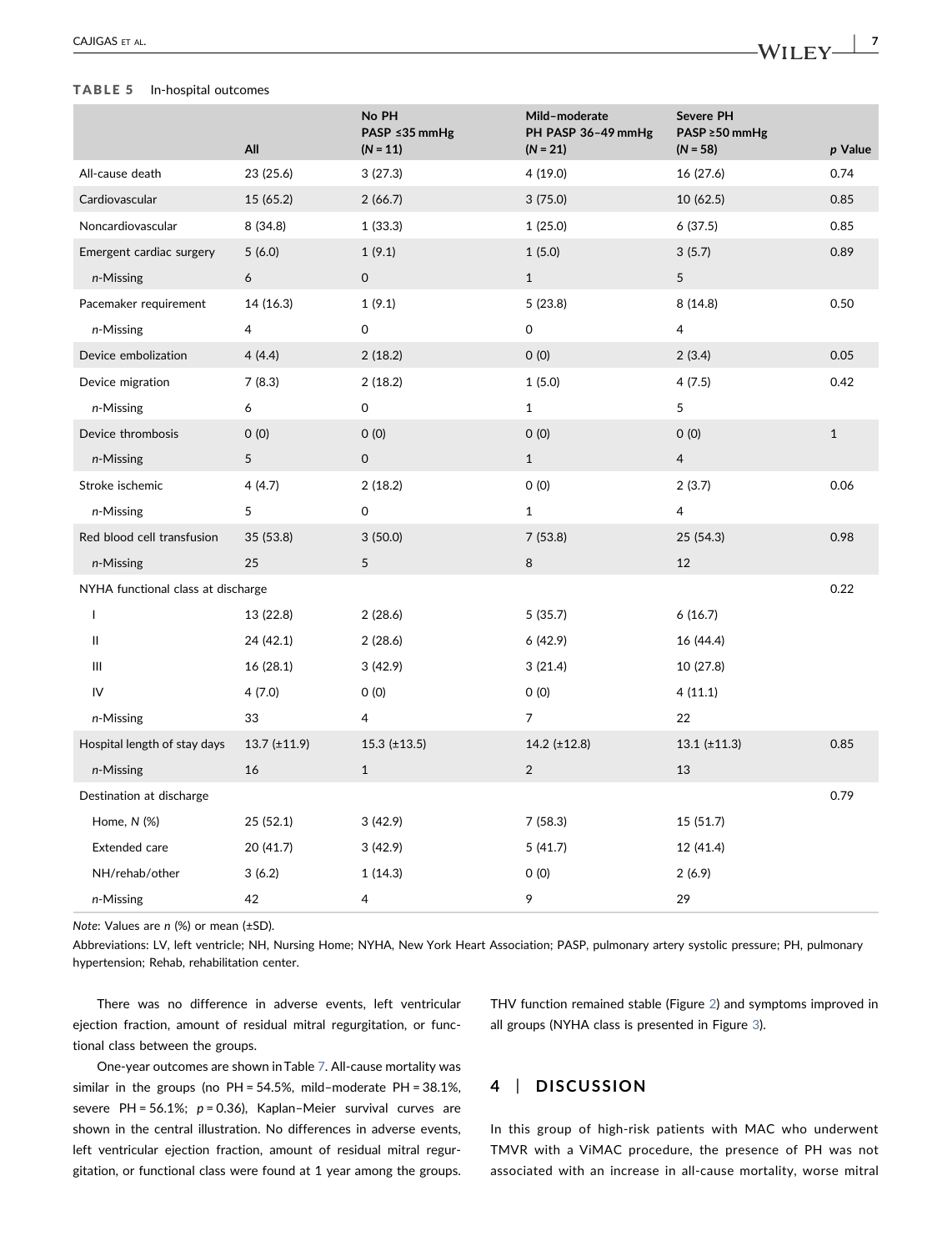#### <span id="page-9-0"></span>TABLE 6 30 Days outcomes

|                                              | All                | No PH<br>PASP ≤35 mmHg<br>$(n = 11)$ | Mild-moderate<br>PH PASP 36-49 mmHg<br>$(n = 21)$ | Severe PH<br>PASP ≥50 mmHg<br>$(n = 58)$ | p Value |
|----------------------------------------------|--------------------|--------------------------------------|---------------------------------------------------|------------------------------------------|---------|
| All-cause death                              | 25 (27.8)          | 3(27.3)                              | 4 (19.0)                                          | 18 (31.0)                                | 0.58    |
| Cardiovascular                               | 3(12.0)            | 1(33.3)                              | 1(25.0)                                           | 1(5.6)                                   | 0.86    |
| Noncardiovascular                            | 22 (88.0)          | 2(66.7)                              | 3(75.0)                                           | 17 (94.4)                                | 0.86    |
| NYHA functional class                        |                    |                                      |                                                   |                                          | 0.56    |
| L                                            | 12 (30.0)          | 1(20.0)                              | 3(30.0)                                           | 8 (32.0)                                 |         |
| Ш                                            | 13 (32.5)          | 1(20.0)                              | 3(30.0)                                           | 9(36.0)                                  |         |
| $\mathop{\rm III}$                           | 11 (27.5)          | 2(40.0)                              | 3(30.0)                                           | 6(24.0)                                  |         |
| IV                                           | 4(10.0)            | 1(20.0)                              | 1(10.0)                                           | 2(8.0)                                   |         |
| n-Missing                                    | 24                 | 3                                    | $\overline{7}$                                    | 14                                       |         |
| LV ejection fraction                         | 60.9 ( $\pm 8.1$ ) | 60.4 $(\pm 4.4)$                     | 58.8 (±7.1)                                       | 61.3 $(\pm 9.2)$                         | 0.70    |
| n-Missing                                    | 23                 | 2                                    | 5                                                 | 16                                       |         |
| Mean mitral gradient                         | 5.7 $(\pm 1.9)$    | $6.4$ ( $\pm 1.4$ )                  | 5.2 $(\pm 1.5)$                                   | $5.7$ ( $\pm 2.1$ )                      | 0.49    |
| n-Missing                                    | 26                 | $\overline{c}$                       | $\overline{7}$                                    | 17                                       |         |
| Mitral regurgitation                         |                    |                                      |                                                   |                                          | 0.59    |
| None                                         | 21 (51.2)          | 3(50.0)                              | 6(50.0)                                           | 12 (52.2)                                |         |
| Trace                                        | 13 (29.3)          | 3(50.0)                              | 3(25.0)                                           | 7(26.1)                                  |         |
| Mild                                         | 5(12.2)            | O(0)                                 | 1(8.3)                                            | 4(17.4)                                  |         |
| Moderate                                     | 2(4.9)             | O(0)                                 | 1(8.3)                                            | 1(4.3)                                   |         |
| Severe                                       | 1(2.4)             | 0(0)                                 | 1(8.3)                                            | 0(0)                                     |         |
| n-Missing                                    | 23                 | $\overline{2}$                       | 5                                                 | 16                                       |         |
| Paravalvular MR                              |                    |                                      |                                                   |                                          | 0.35    |
| None                                         | 15 (50.0)          | 2(50.0)                              | 3(33.3)                                           | 10 (58.8)                                |         |
| Trace                                        | 7(23.3)            | 2(50.0)                              | 3(33.3)                                           | 2(11.8)                                  |         |
| Mild                                         | 5(16.7)            | 0(0)                                 | 1(11.1)                                           | 4(23.5)                                  |         |
| Moderate                                     | 2(6.7)             | 0(0)                                 | 1(11.1)                                           | 1(5.9)                                   |         |
| Severe                                       | 1(3.3)             | $0\ (0)$                             | 1(11.1)                                           | $0\ (0)$                                 |         |
| n-Missing                                    | 34                 | $\overline{4}$                       | 8                                                 | 22                                       |         |
| Pulmonary artery systolic<br>pressure (mmHg) | 46.0 $(\pm 16.9)$  | 45.0 $(\pm 7.1)$                     | $36.1 (\pm 13.9)$                                 | 52.8 $(\pm 17.2)$                        | 0.09    |
| n-Missing                                    | 42                 | 6                                    | 9                                                 | 27                                       |         |
| LVOT gradient (mmHg)                         | $9.8 (\pm 11.9)$   | 4.7 $(\pm 5.7)$                      | $14.5$ (±18.8)                                    | $8.9$ (±7.5)                             | 0.32    |
| n-Missing                                    | 34                 | 3                                    | 8                                                 | 23                                       |         |

Note: Values are n (%) or mean (±SD).

Abbreviations: LVOT, left ventricular outflow tract; MR, mitral regurgitation; NYHA, New York Heart Association; PASP, pulmonary artery systolic pressure; PH, pulmonary hypertension.

valve function, or worse NYHA class at 30 days and 1 year compared with those patients without PH.

These findings are different than prior surgical reports or transcatheter mitral valve edge-to-edge repair with MitraClip reports. Historically, in patients with mitral stenosis undergoing surgical intervention, the presence of PH has been found to be associated with higher mortality rates ranging from 3% to 31%.<sup>15–18</sup> In a retrospective analysis of 1571 patients who underwent first-time mitral valve surgery between April 2004 and December 2013, patients were stratified into PH groups of none (<35 mmHg); moderate (35–49); severe (50–79); and extreme (>80)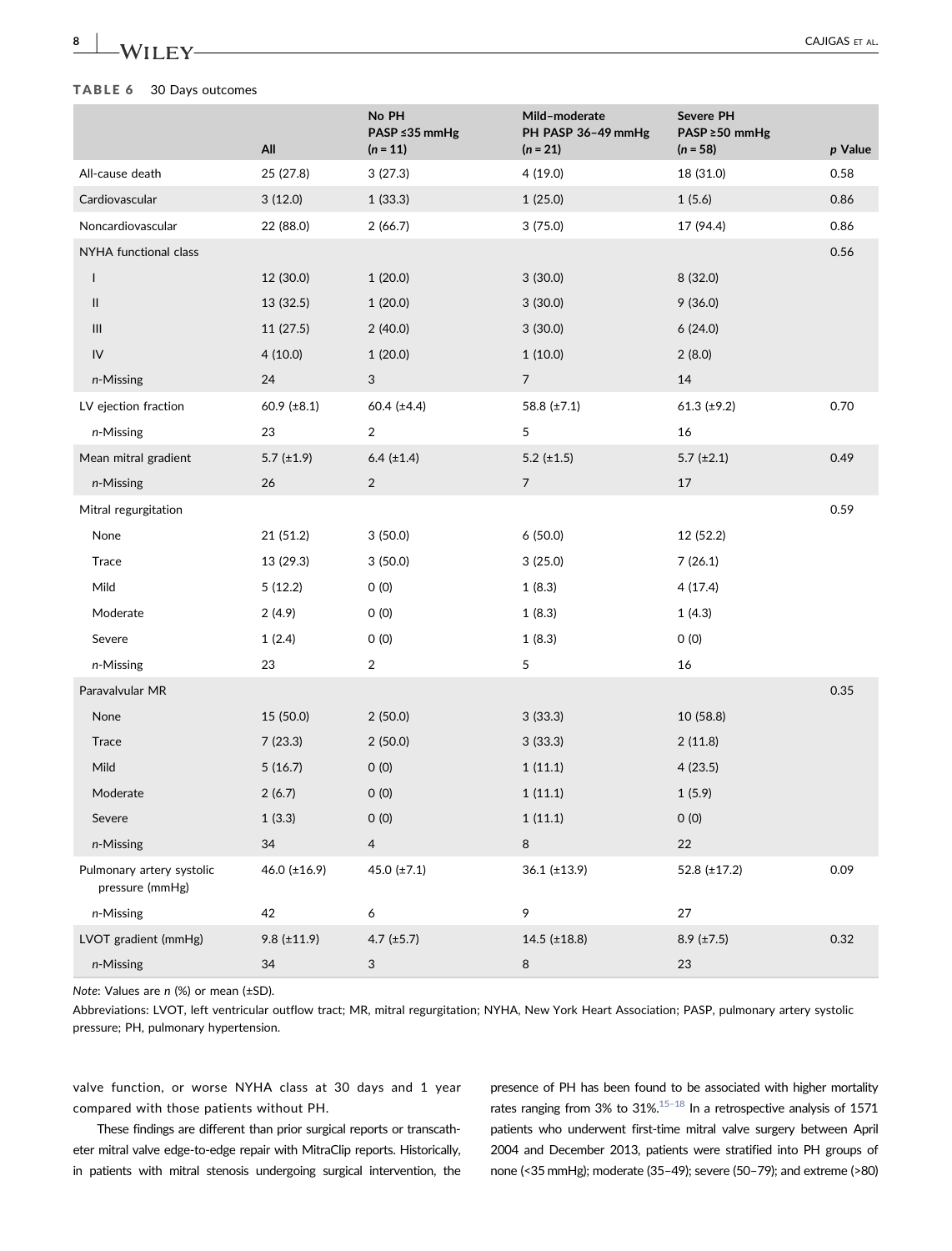#### <span id="page-10-0"></span>TABLE 7 1-Year outcomes

|                      | All              | No PH PASP<br>≤35 $mmHg$<br>$(n = 11)$ | Mild PH PASP<br>36-49 mmHg<br>$(n = 21)$ | Severe PH<br>PASP ≥50 mmHg<br>$(n = 58)$ | p Value |
|----------------------|------------------|----------------------------------------|------------------------------------------|------------------------------------------|---------|
| All-cause death      | 47 (52.2)        | 6(54.5)                                | 8(38.1)                                  | 33 (56.9)                                | 0.33    |
| Cardiovascular       | 11 (23.4)        | 1(16.7)                                | 1(12.5)                                  | 9(27.3)                                  | 0.62    |
| Noncardiovascular    | 36 (76.6)        | 5(83.3)                                | 7(87.5)                                  | 24 (72.7)                                | 0.62    |
| NYHA functional      |                  |                                        |                                          |                                          | 0.87    |
| IN(%)                | 5(16.1)          | 1(33.3)                                | O(0)                                     | 4(21.1)                                  |         |
| Ш                    | 18 (58.1)        | 1(33.3)                                | 7(77.8)                                  | 10(52.6)                                 |         |
| $\mathop{\rm III}$   | 7(22.6)          | 1(33.3)                                | 2(22.2)                                  | 4(21.1)                                  |         |
| ${\sf IV}$           | 1(3.2)           | 0(0)                                   | 0(0)                                     | 1(5.3)                                   |         |
| n-Missing            | 12               | $\overline{2}$                         | $\overline{4}$                           | 6                                        |         |
| LV ejection fraction | 62.3 $(\pm 9.5)$ | $66.7 (\pm 7.6)$                       | 59.3 $(\pm 7.4)$                         | $63.0$ (±10.8)                           | 0.48    |
| n-Missing            | 17               | $\overline{2}$                         | 5                                        | 10                                       |         |
| Mean mitral gradient | $6.0 (=1.9)$     | $6.5$ (±0.6)                           | 5.7 $(\pm 0.9)$                          | $6.0$ ( $\pm 2.4$ )                      | 0.84    |
| n-Missing            | 17               | $\overline{2}$                         | 6                                        | 9                                        |         |
| Mitral regurgitation |                  |                                        |                                          |                                          | 0.99    |
| None                 | 18 (78.3)        | 0(0)                                   | 4(44.4)                                  | 10 (66.7)                                |         |
| $\leq 1$ (+)         | 4(17.4)          | O(0)                                   | 4(44.4)                                  | 4(26.7)                                  |         |
| $2 (+)$              | 0(0)             | 0(0)                                   | O(0)                                     | O(0)                                     |         |
| $3 (+)$ or greater   | 1(4.3)           | O(0)                                   | 0(0)                                     | 1(6.7)                                   |         |
| n-Missing            | 20               | 5                                      | 5                                        | 10                                       |         |
| LVOT gradient (mmHg) |                  |                                        |                                          |                                          | 0.95    |
| Mean (SD)            | $6.4 (\pm 9.2)$  | 5.3 $(\pm 1.8)$                        | 5.8 $(\pm 9.7)$                          | $7.1$ ( $\pm$ 10.6)                      |         |
| n-Missing            | 23               | $\overline{c}$                         | $\overline{7}$                           | 14                                       |         |

Note: Values are n (%) or mean (±SD).

Abbreviations: LV, left ventricle; LVOT, left ventricular outflow tract; NYHA, New York Heart Association; PASP, pulmonary artery systolic pressure; PH, pulmonary hypertension.

<span id="page-10-1"></span>

FIGURE 2 Mean mitral valve gradient at 1 year. PASP, pulmonary artery systolic pressure; PH, pulmonary hypertension [Color figure can be viewed at [wileyonlinelibrary.com](http://wileyonlinelibrary.com)]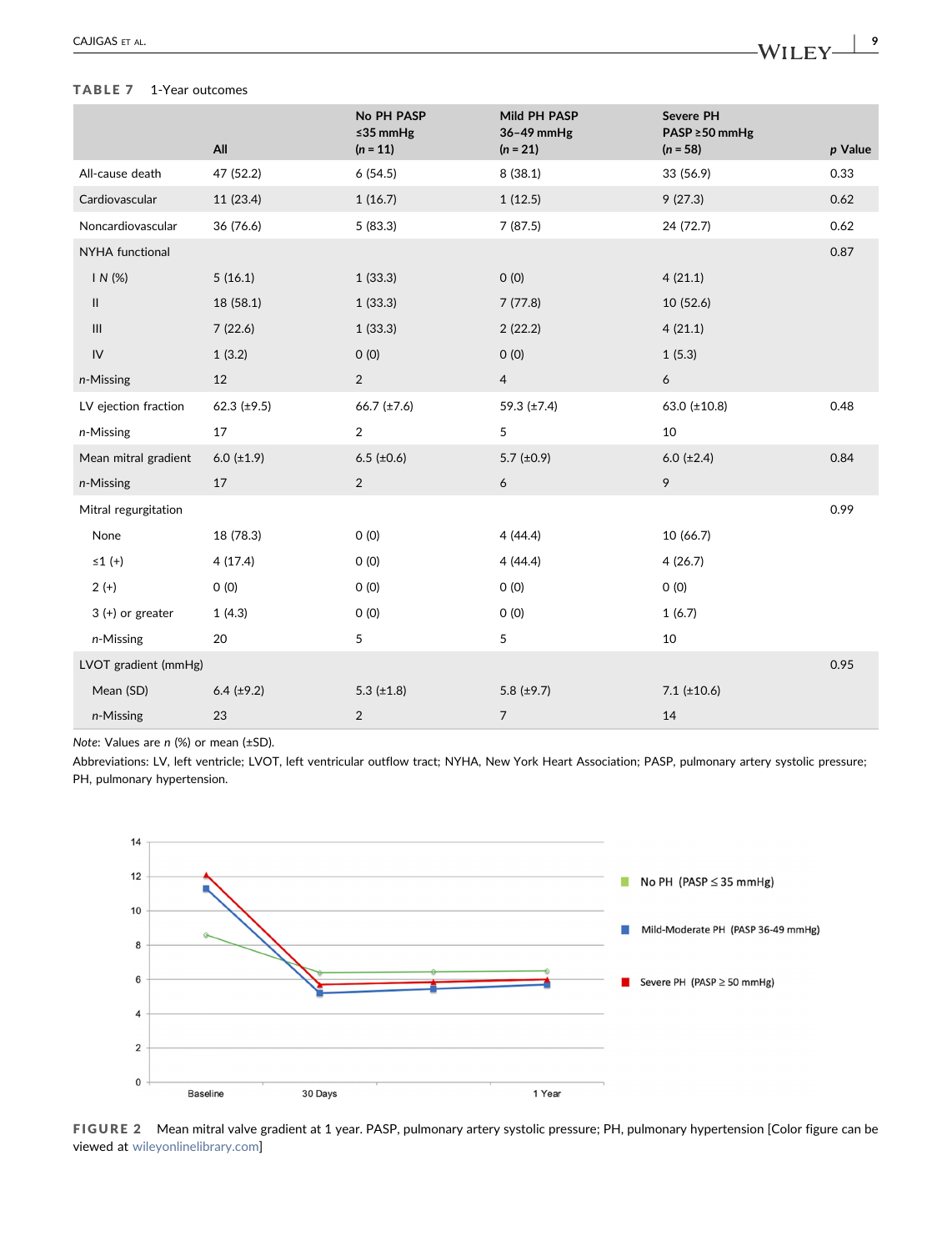<span id="page-11-0"></span>

FIGURE 3 New York Heart Association Functional Class [Color figure can be viewed at [wileyonlinelibrary.com\]](http://wileyonlinelibrary.com)

by echocardiographic PASP measurements. In propensity‐score‐matched groups, no differences in mortality were found at 30 days in all groups of PH. However, 5‐year survival was lower in patients with PH,75% versus 91.5% in patients without PH. $^{14}$  A similar study involving 317 consecutive patients with mitral stenosis who underwent mitral surgery, stratified patients according to PASP by echocardiogram as mild PH (35–40 mmHg); moderate PH (45–59 mmHg), or severe PH (>60 mmHg). Patients with severe PH had a 30‐day mortality of 9% with no differences among groups. However, the 10‐ and 12‐year survival was significantly worse in the moderate and severe PH groups (58% and 79%, respectively) compared with the normal and mild PH groups (83% and 79%, respectively).<sup>[19](#page-13-3)</sup> The European System for Cardiac Operative Risk Evaluation (EuroSCORE) considers that the presence of PH poses a higher risk for mortality in the perioperative period.<sup>20</sup> This has been further validated by the EuroSCORE II with a more contemporary experience in cardiac surgery and in spite of better overall outcomes, continues to identify the presence of PH as a significant factor associated with increased mortality risk.<sup>21</sup>

The presence of severe PH has also been associated with increased mortality after transcatheter mitral valve repair with MitraClip. An analysis of 4071 patients who underwent transcatheter mitral edge‐to‐edge repair with MitraClip between November 2013 and March 2017 and were included in the Society of Thoracic Surgeons/American College of Cardiology/Transcatheter Valve Therapies Registry, found higher all‐cause mortality in patients with severe PH at baseline. The patients were divided in 4 groups according the baseline mean pulmonary artery pressure (mPAP): Group  $1 = No PH$  (mPAP < 25 mmHg,  $n = 1103$ ); Group  $2 = mid$ PH (mPAP: 25–34 mmHg, n = 1399); Group 3 = moderate PH (mPAP: 35–44 mmHg,  $n = 1011$ ); and Group 4 = severe PH (mPAP  $\geq 45$  mmHg, n = 558). Progressively higher all‐cause 30‐day mortality rates were observed across PH groups (1.5% for Group 1 vs. 4.3% in Group 4,  $p = 0.004$ ). At 1-year, all-cause mortality was higher in patients with higher severity of PH (Group  $1 = 16.3\%$ , Group  $2 = 19.8\%$ , Group  $3 = 22.4\%$ , and Group  $4 = 27.8\%$ ;  $p < 0.001$ ). In multivariable analysis, the association of PH was independently associated with an increased rate of

composite of 1‐year mortality and heart failure hospitalization (hazard ratio for Group 4 vs. 1, 1.44; 95% confidence interval: 1.16–1.79;  $p < 0.001$ ).<sup>22</sup>

The report we present is the first large multicenter study that provides information on outcomes according to the presence and severity of PH at baseline in high-risk patients with severe MAC undergoing ViMAC procedures. For many years, the presence of severe PH has influenced surgical decisions on not to intervene due to the associated mortality and morbidity. The findings in this study suggest that PH in and of itself, may not necessarily be a relative or absolute contraindication for TMVR in patients with MAC. This is important as we enter a new era of TMVR and this finding may result in more patients being considered candidates for this treatment option. While we cannot offer a direct explanation on why in this severe group of patients PH does not affect measured outcomes up to a year of follow up, poorer outcomes may be seen in longer surveillance as noted in other studies based on echocardiographic measurement of pulmonary pressures. Careful global assessment of right ventricular function in addition to pulmonary pressures needs to be incorporated in the evaluation of each individual patient as the presence of right ventricular dysfunction may result in different outcomes. Prospective studies such as MITRAL I (Mitral Implantation of TRAnscatheter vaLves, NCT NCT 02370511) and MITRAL (NCT 04408430), may provide further insights.

#### 5 | STUDY LIMITATIONS

The small sample size, selection bias, limitations associated with retrospective analysis of self‐reported data are all limitations of this study and are acknowledged by the authors. The lack of an echocardiographic core laboratory and a clinical adjudication committee are other limitations. Right heart catheterization and direct measurement of pulmonary pressure is the gold standard for the determination of pulmonary pressures. In this data set, there were large chunks of missing right heart hemodynamic data making it impossible to correlate the echocardiographic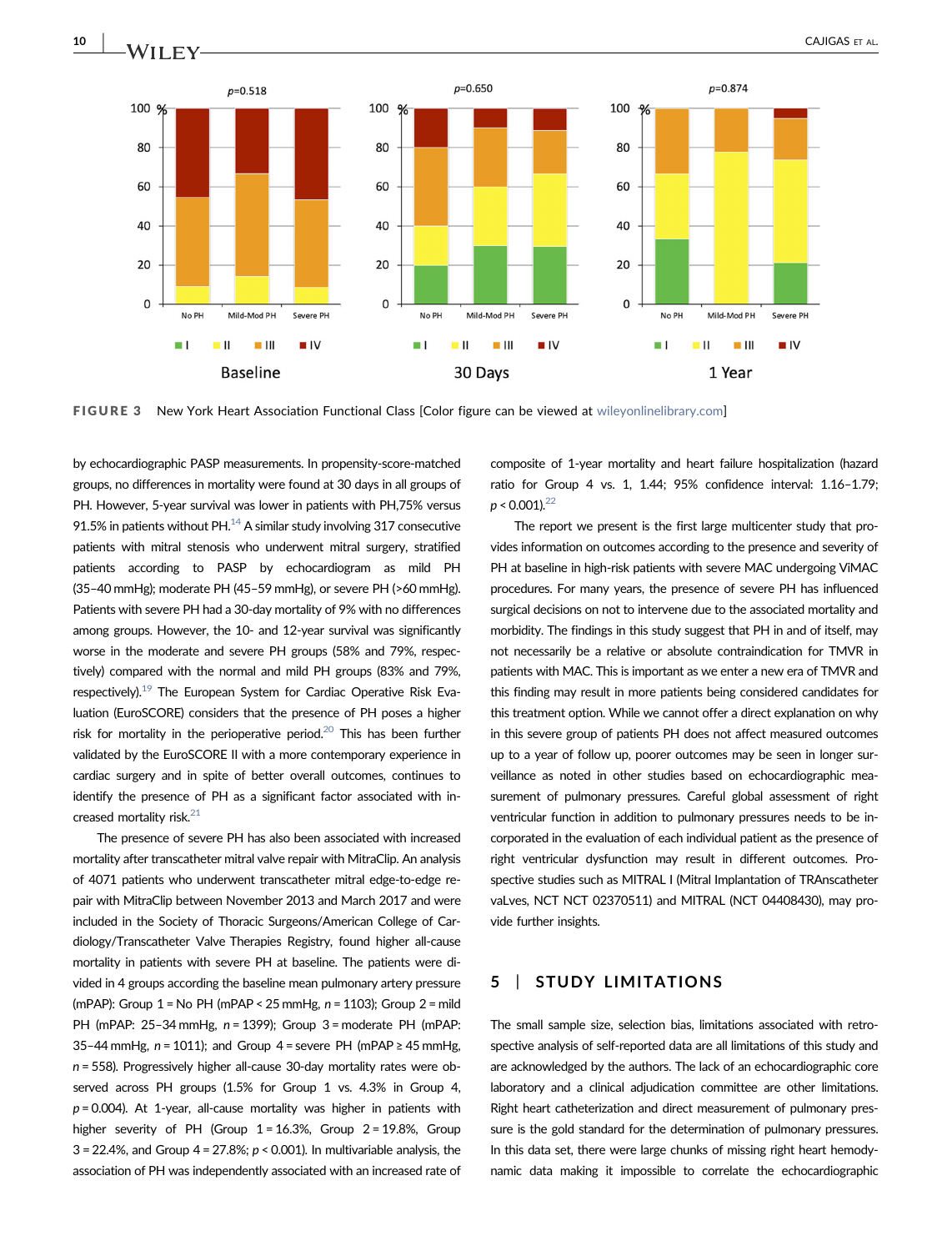estimated measurements with the right heart hemodynamics. In addition, pulmonary pressures vary with stroke volume and the spuriously low PASP from concomitant right ventricular dysfunction could not be sorted from true normal pulmonary pressures.

Prospective studies with a larger number of non‐heterogenous patients are needed to answer the question if the presence of PH confers additive risk to TMVR in the same way that it does for open surgical mitral valve replacement.

#### 6 | CONCLUSIONS

The presence of PH measured by echocardiography in patients with severe MAC undergoing TMVR with balloon-expandable aortic transcatheter valves was not associated with increased all‐cause mortality at 1 year compared with patients without PH.

#### 6.1 | Clinical perspectives

#### 6.1.1 | What is known?

PH is associated with poor outcomes after mitral valve surgery. Whether the presence of PH in patients with (MAC) undergoing (TMVR) is associated with poor outcomes, has not been evaluated.

#### 6.1.2 | What is new?

Among high‐risk patients with severe MAC treated with a ViMAC procedure, patients with severe PH at baseline had similar outcomes as patients without PH.

#### 6.1.3 | What is next?

Further studies are needed to evaluate the long-term outcomes of ViMAC in patients with severe PH at baseline.

#### CONFLICT OF INTERESTS

Dr. Guerrero has received research grant support from Edwards Lifesciences. Dr. Wang has served as a consultant for Edwards Lifesciences, Boston Scientific, and Materialise. Dr. George is a consultant for MitreMedical, CardioMech, WL Gore, Atricure, Neptune Medical. Dr. Leon reports institutional research support (no direct financial compensation) from Edwards Lifesciences, Medtronic, Boston Scientific, Abbott. Consultant/Advisory Board for Medtronic, Boston Scientific, Gore, Meril Lifesciences, and Abbott. Kodali reports institutional research support (no direct financial compensation) from Edwards Lifesciences, Medtronic, Abbott. Consultant for Abbott, Admedus, Meril Lifesciences. Equity options from Biotrace Medical and Thubrikar Aortic Valve, Inc. Dr. Chakravarty has been a consultant for Abbott, Edwards Lifesciences, Boston

Scientific, and Medtronic. Dr. O'Hair is a consultant and proctor for Medtronic. Dr. Jones reports proctoring and consulting for Medtronic Inc. and Edwards Lifesciences, and consulting for Boston Scientific. Dr. Makkar reports research grants from Edwards Life Sciences, Abbott, Medtronic, and Boston Scientific; personal proctoring fee from Edwards Life Sciences; and travel support from Edwards, Abbott, and Boston Scientific. Dr. O'Neill is a consultant forAbiomed, Edwards Lifesciences, and Medtronic.

#### ORCID

Hector R. Cajigas **h**ttp://orcid.org/0000-0002-6792-1280 Mackram Eleid D <http://orcid.org/0000-0001-6082-5379> Dee Dee Wang <sup>1</sup> <http://orcid.org/0000-0002-5784-9924> Ashish Pershad **b** <http://orcid.org/0000-0002-6424-4341> Mayra Guerrero D <http://orcid.org/0000-0002-9151-8096>

#### **REFERENCES**

- <span id="page-12-0"></span>1. Pilkington SA, Taboada D, Martinez G. Pulmonary hypertension and its management in patients undergoing non‐cardiac surgery. Anaesthesia. 2015;70(1):56‐70.
- <span id="page-12-6"></span>2. McQuillan BM, Picard MH, Leavitt M, Weyman AE. Clinical correlates and reference intervals for pulmonary artery systolic pressure among echocardiographically normal subjects. Circulation. 2001;104(23): 2797‐2802.
- <span id="page-12-1"></span>3. Fawzy ME, Osman A, Nambiar V, et al. Immediate and long‐term results of mitral balloon valvuloplasty in patients with severe pulmonary hypertension. J Heart Valve Dis. 2008;17(5):485‐491.
- 4. Fawzy ME, Hassan W, Stefadouros M, Moursi M, El Shaer F, Chaudhary MA. Prevalence and fate of severe pulmonary hypertension in 559 consecutive patients with severe rheumatic mitral stenosis undergoing mitral balloon valvotomy. J Heart Valve Dis. 2004;13(6):942‐947.
- 5. Pourafkari L, Ghaffari S, Ahmadi M, Tajlil A, Aslanabadi N, Nader ND. Pulmonary hypertension in rheumatic mitral stenosis revisited. Herz. 2017;42(8):746‐751.
- <span id="page-12-2"></span>6. Nunes MC, Hung J, Barbosa MM, et al. Impact of net atrioventricular compliance on clinical outcome in mitral stenosis. Circ Cardiovasc Imaging. 2013;6(6):1001‐1008.
- <span id="page-12-3"></span>7. Fox CS, Vasan RS, Parise H, et al. Mitral annular calcification predicts cardiovascular morbidity and mortality: the Framingham Heart Study. Circulation. 2003;107(11):1492‐1496.
- <span id="page-12-4"></span>8. Vohra HA, Whistance RN, Bezuska L, Livesey SA. Surgery for non‐ rheumatic calcific mitral stenosis. J Heart Valve Dis. 2011;20(6): 624‐626.
- 9. Casarotto D, Bortolotti U, Thiene G, Gallucci V, Cévese PG. [Rupture of the posterior wall of the left ventricle after replacement of the mitral valve: a description of 8 cases (author's transl)]. G Ital Cardiol. 1977;7(4):387‐394.
- 10. Okada Y. Surgical management of mitral annular calcification. Gen Thorac Cardiovasc Surg. 2013;61(11):619‐625.
- <span id="page-12-5"></span>11. Guerrero M, Urena M, Himbert D, et al. 1‐Year outcomes of transcatheter mitral valve replacement in patients with severe mitral annular calcification. J Am Coll Cardiol. 2018;71(17):1841‐1853.
- 12. Guerrero M, Vemulapalli S, Xiang Q, et al. Thirty‐day outcomes of transcatheter mitral valve replacement for degenerated mitral bioprostheses (valve‐in‐valve), failed surgical rings (valve‐in‐ring), and native valve with severe mitral annular calcification (valve‐in‐ mitral annular calcification) in the United States: data from the Society of Thoracic Surgeons/American College of Cardiology/ Transcatheter Valve Therapy Registry. Circ Cardiovasc Interv. 2020; 13(3):e008425.